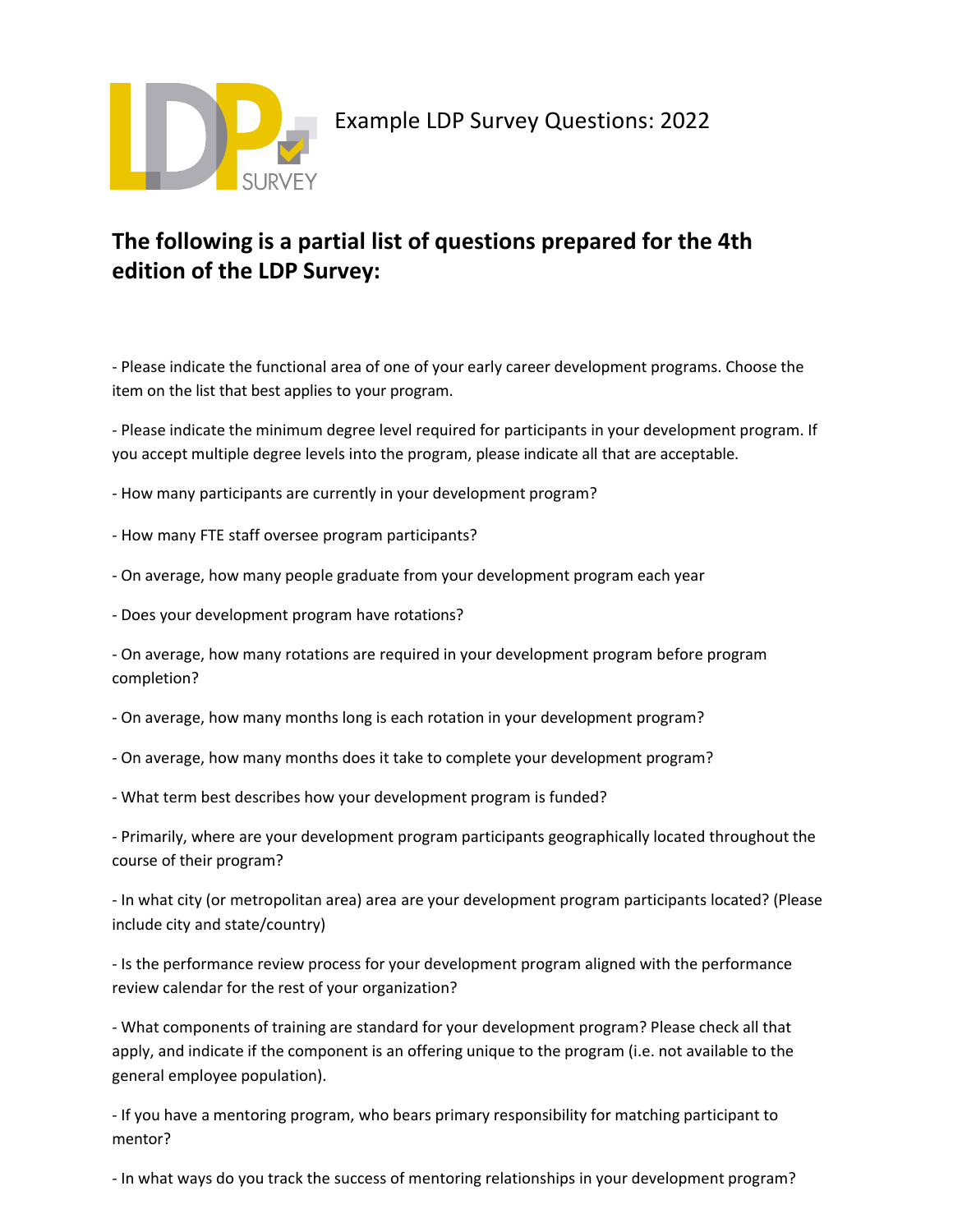- Do you provide formal orientation for your development program?

- About how long is your formal orientation program?

- Aside from a participant's daily responsibilities on the job, what other program-specific responsibilities are there in your development program? (Check all that apply)

- Does your development program include an experience of managing other people?

- Are participants guaranteed a position after graduation from your development program?

- What term below best describes the level of role graduates of your development program move into at program completion?

- Which answer below best describes how your development program participants move into roles after graduation?

- What is the average length of employment (in number of months) for those that terminated while still in the program (either self or forced termination)?

- What is top reason for voluntary termination during the program?

- What is top reason for voluntary termination after completing the program?

- Other than compensation, what program-specific incentives do you provide to retain participants? (Please only include items that are not available as incentives to the general employee population of the organization.)

- On average, how many participants do you hire into your development program each year?

- How many target schools do you recruit from for your development program?

- What target schools do you recruit from?
- Who has final say on how many new recruits will be hired into your development program each year?
- What are the four most important requirements for entry into your development program?

- Does your organization currently consider hiring international students into your development program?

- Do you have an internship program that feeds your recruiting pipeline for your development program?